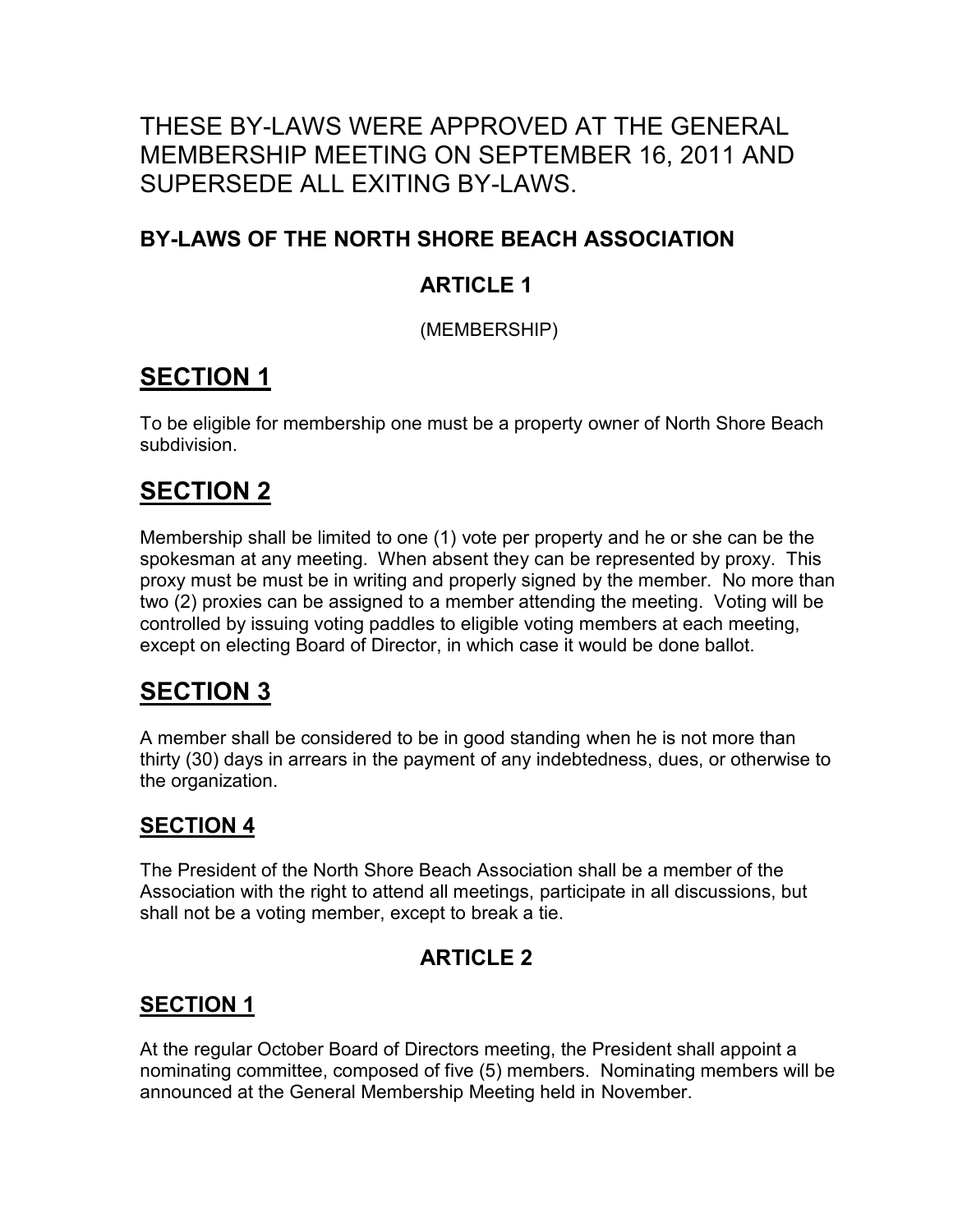#### **SECTION 2**

It shall be the duty of the nominating committee to select a minimum of one candidate for each elective office and submit same in writing to the Secretary on or before the date set for the nomination meeting.

#### **SECTION 3**

Any member in good standing may make other nominations from the floor for any office at the General Membership meeting held for the purpose of nominating officers. No other nominations will be accepted after the nominating meeting.

#### **SECTION 4**

The Board of Directors shall set the date, place and time for the General Membership meeting in December for the purpose of electing officers and conducting regular business. The Secretary shall notify in writing each member ten (10) days prior to the meeting. Officers elected will serve a two (2) year term. Elected officers will take office at the first meeting of the New Year.

## **SECTION 5**

A majority of the members present at the meeting, voting or absentee, in favor of one (1) candidate shall be sufficient to elect such candidate to the office for which he has been nominated.

### **SECTION 6**

Only members in good standing shall be eligible to vote in any election. Proxies given in writing, signed by the member, shall be eligible to vote, as stated in Article 1, Section 2.

### **ARTICLE 3**

(Duties of Officers)

### **SECTION 1**

The President shall preside at all meetings of the Association and the Board of Directors. The President shall, with the consent of the Board of Directors, exercise a general supervision over the affairs of the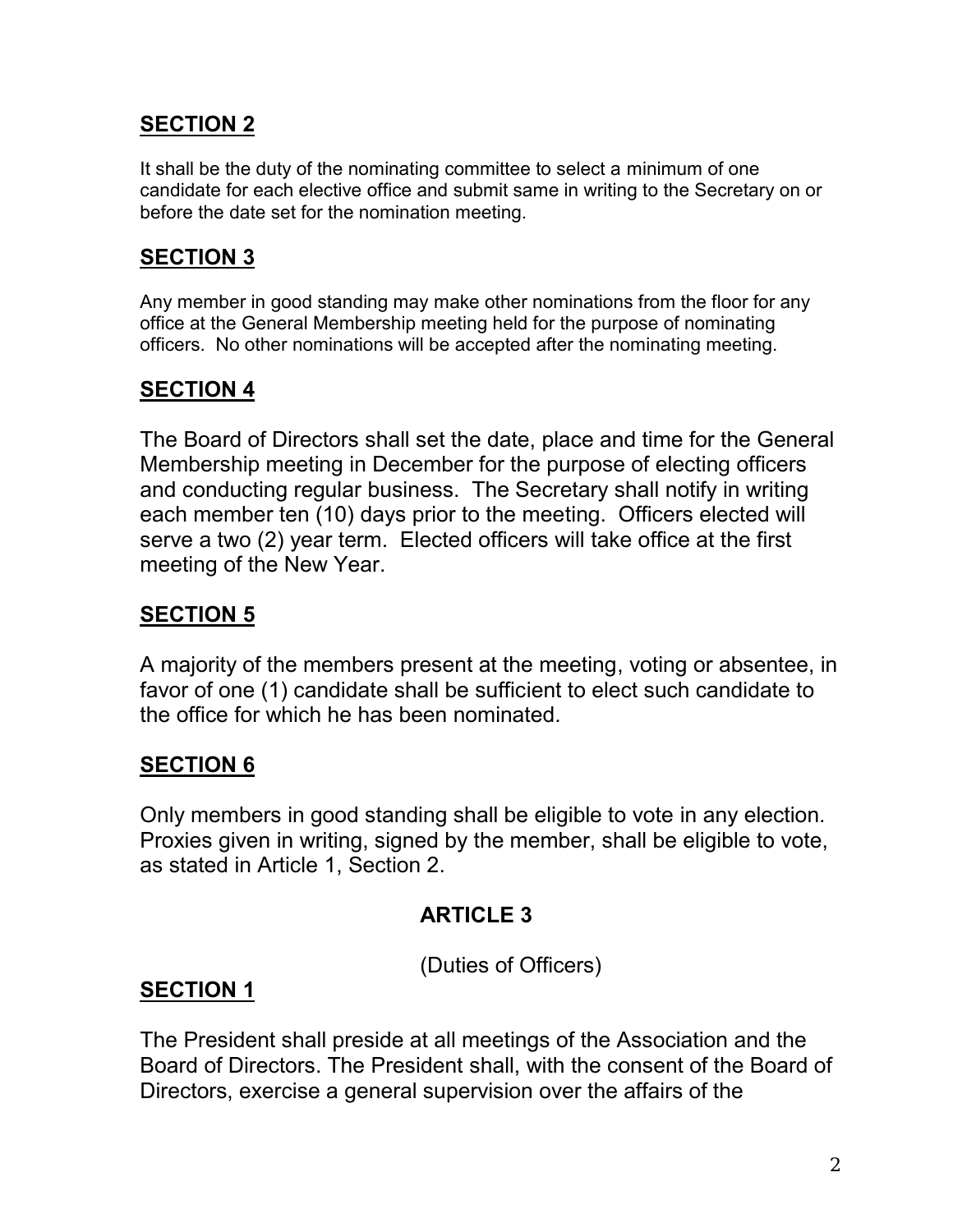Association during his tenure of office. He shall appoint all committees, both "Standing and Special", and perform such other duties as are ordinarily incumbent on a President. As the presiding officer at meetings of the Board of Directors, the President shall cast a vote only when necessary to break a tie. The President shall fill by appointment, for the unexpired term all vacancies that may occur.

## **SECTION 2**

The Vice President shall perform such duties as may be assigned to them by the President. In the absence of the President, a Vice President shall preside. All Vice Presidents shall have the right to vote at all meetings of the Board of Directors.

## **SECTION 3**

The Secretary shall keep the records and conduct the general direction and supervision of the Board of Directors. He shall be responsible for preparing minutes of all meetings and presenting same when required to do so.

## **SECTION 4**

The Treasurer shall collect all monies due to the Association, and shall account for such monies to the Board of Directors and the General Membership. The Treasurer shall prepare a financial report to be read at each regular meeting of the Board of Directors, and a yearly statement to be furnished to the General Membership. The Secretary and Treasurer shall be an elected office and shall have the right to vote at the meetings of the Board of Directors.

## **SECTION 4.1**

The newly elected Treasurer shall conduct an audit for the prior year and present an audit to Board of Directors and report same to the membership at the first general membership meeting.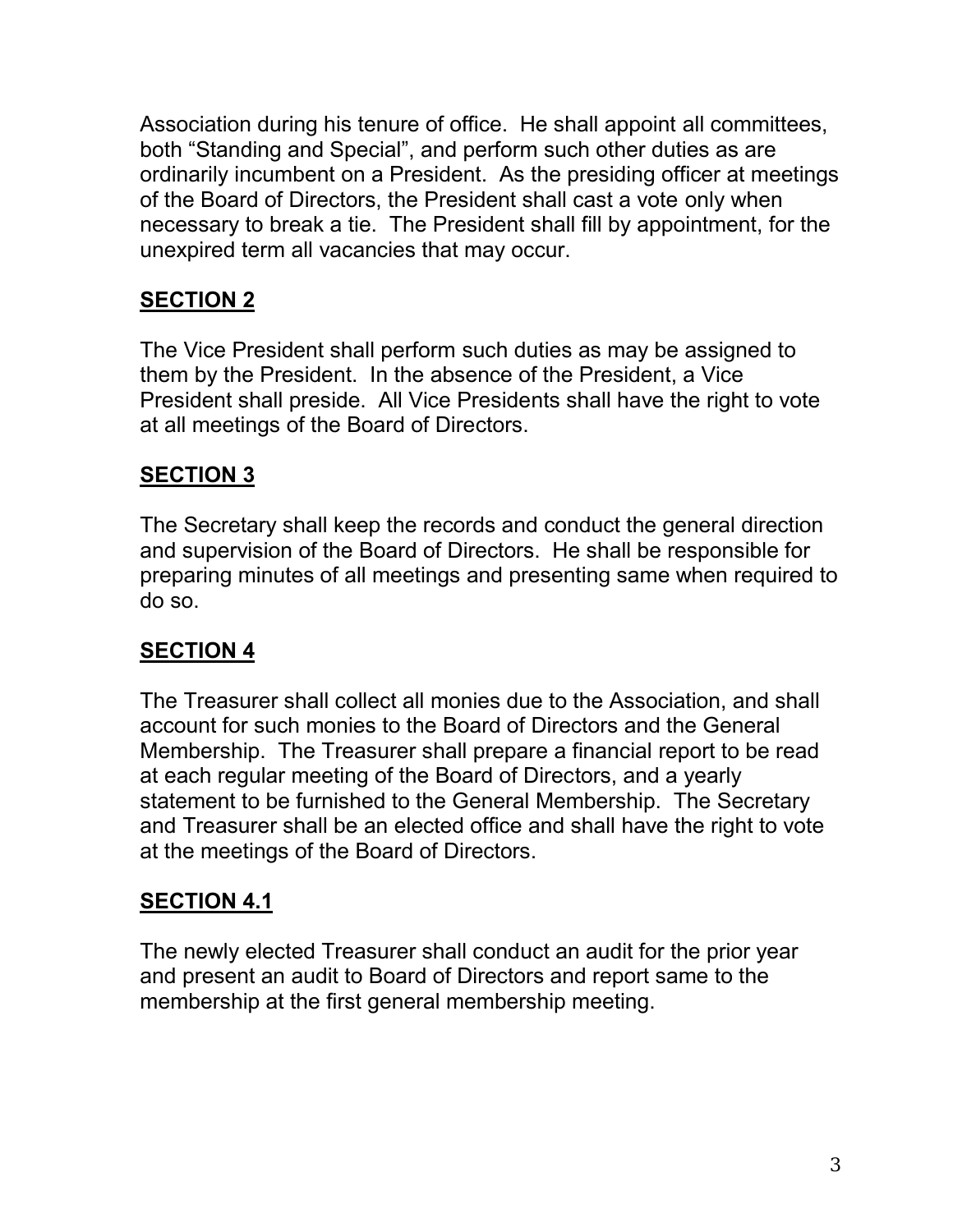#### **SECTION 5**

The Board of Directors shall exercise the general management of the Association's affairs subject only to the direction and approval of the General Membership. It shall authorize all disbursements of the Associations funds and perform all other duties as required of it by the Charter and By-Laws. Actions of the Board of Directors shall be governed by the affirmative vote of a majority of those Board Members present. A quorum shall consist of four (4) members of the Board of Directors, and no action of the Board shall be valid unless a quorum shall be present.

### **ARTICLE 4**

(Meetings)

#### SECTION 1

General Membership meetings shall be held quarterly, date set by Board of Directors.

#### SECTION 2

The President shall call a meeting of the Board of Directors each month, the date, time and place of said meetings to be made known to the members of the said Board of Directors at least five (5) days in advance thereof. The presence of four (4) members of the Board of Directors shall constitute a quorum. The General Membership shall be welcome at any regular meeting of the Board of Directors.

#### SECTION 3

The Present may call a special meeting of the Board of Directors whenever he/she deems it advisable. Such special meetings shall be confined to the subject of call. Membership may be notified by e-mail, telephone or regular mail.

Twenty (20) percent of the Membership must be present, in person or by proxy, to constitute a quorum.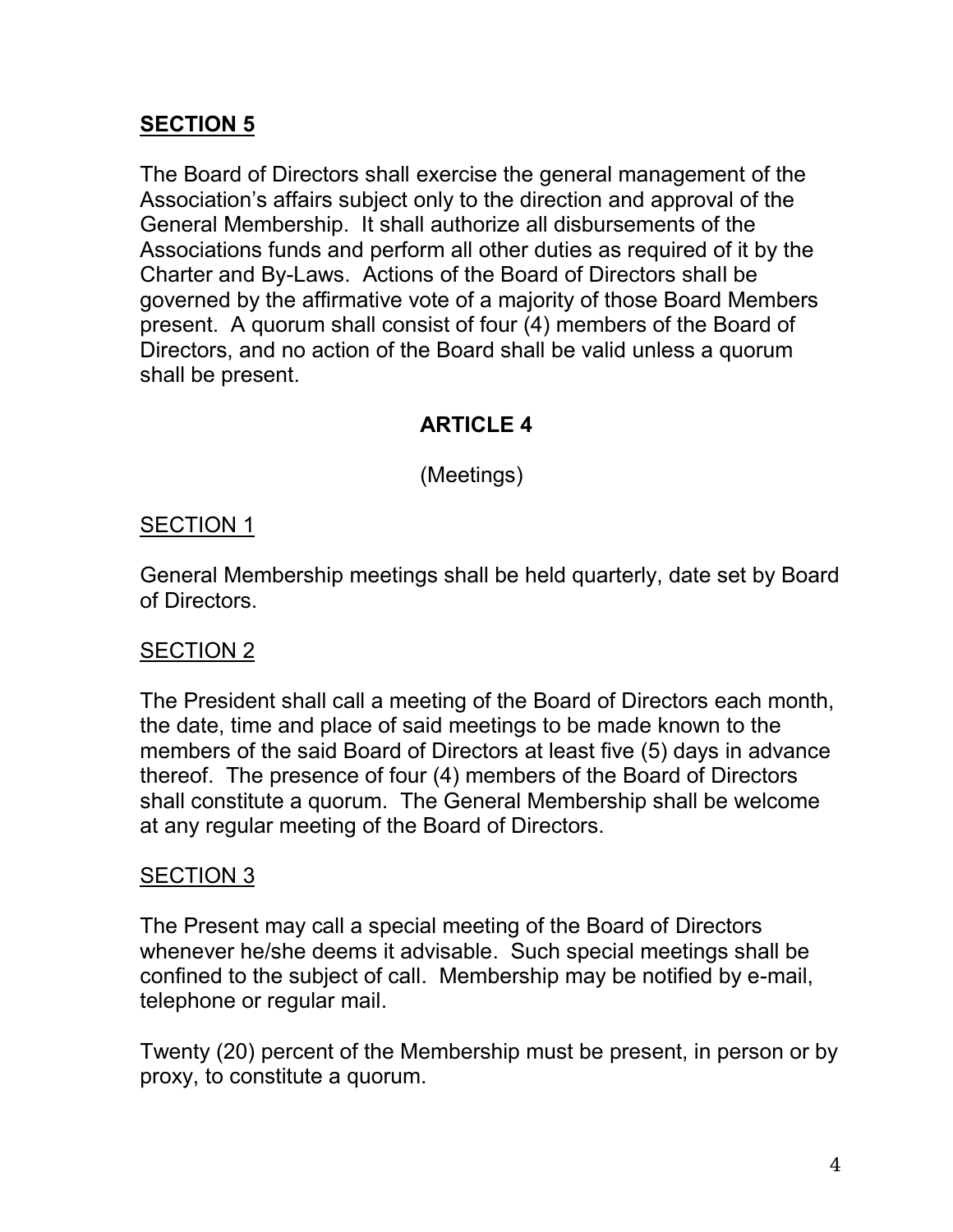## **ARTICLE 5**

## (Committees)

#### SECTION 1

There may be the following Standing Committees of the Association: Finance, Utilities, Roads, Fire Control, Activities, and Fund Raising.

#### SECTION 2

The President shall, upon election, appoint the Chairman and members of each committee and shall announce these appointments at the next general membership meeting after his/her election.

#### SECTION 3

The President shall appoint special committees from time to time as occasion may demand.

## **ARTICLE 6**

(Revenue and Disbursements)

### SECTION 1

Dues for membership in the Association shall be seventy-five dollars (\$75.00) per year, due and payable at the First Meeting in March of each year. Failure to pay dues within thirty (30) days after the date due may be cause for suspension of any member.

#### SECTION 2

The Board of Directors shall designate the depository in which all funds, General or Special, shall be deposited.

#### SECTION 3

The President shall have the authority to approve fixed and other expenditures not to exceed One Thousand Dollars (\$1000.00).